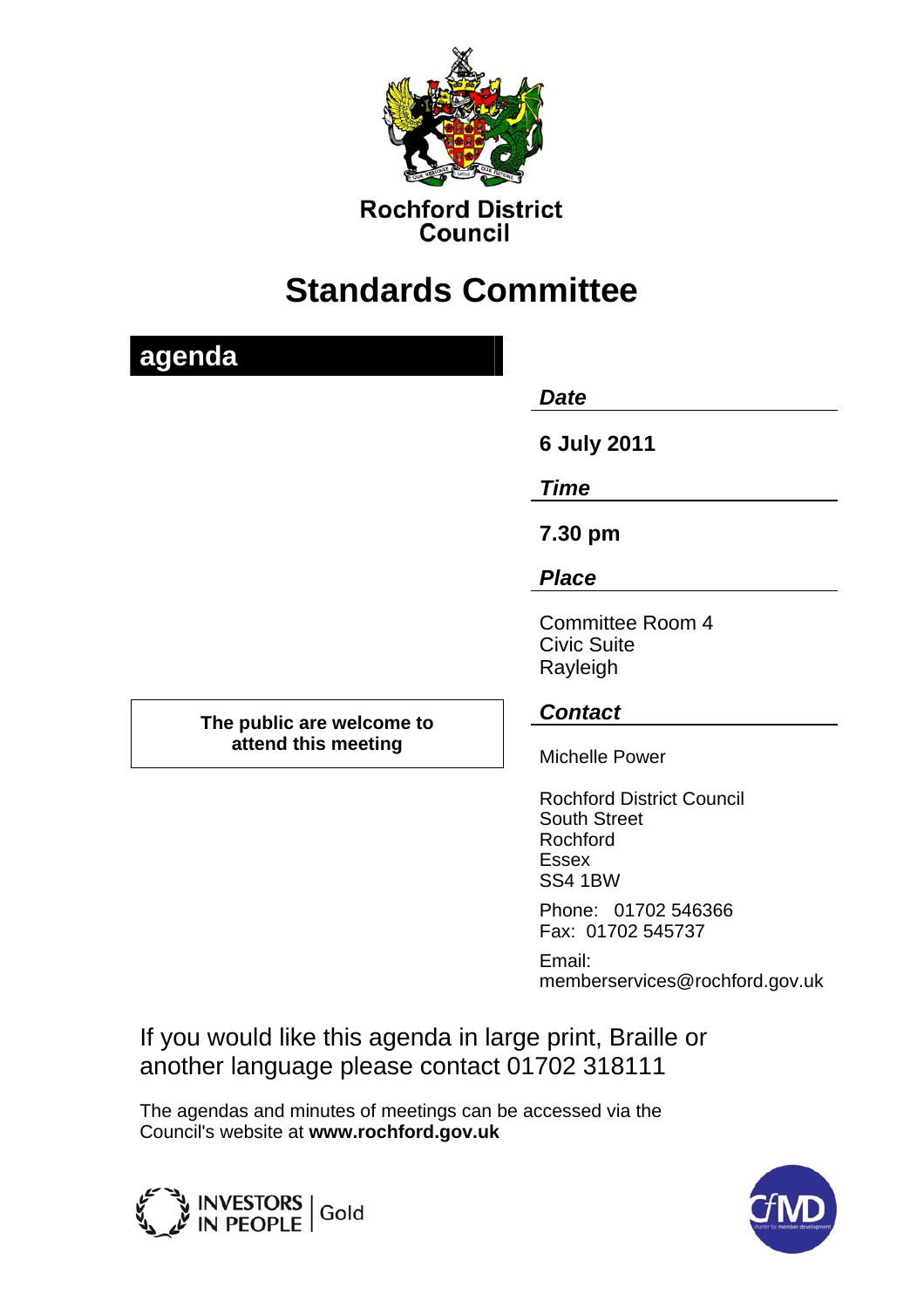# **Members of the Standards Committee**

## **District Council Members**

Vice-Chairman: Cllr Mrs C A Weston

Cllr C I Black Cllr Mrs H L A Glynn Cllr D Merrick Cllr Mrs M J Webster

### **Parish Members**

Cllr P Beckers Cllr Mrs D Constable Cllr Mrs L A Vingoe

#### **Independent Members**

Mr D J Cottis Mr M G Drage Mr S Shadbolt Mrs L Walker

#### **Terms of Reference**

All matters set out in paragraph 9.03 of Article 9 of the Constitution.

**The Council's vision is to make Rochford District a place which provides opportunities for the best possible quality of life for all who live, work and visit here.** 

## **The Council's objectives are to make a difference:-**

- to our people
- to our community
- to our environment
- to our local economy.

## **The Council's values (the way we work to pursue these objectives) are to:-**

- Be an open, accountable, listening, responsive Council
- Put the customer and citizen at the heart of everything we do, delivering services in a caring and sensitive manner
- Co-ordinate the management of resources with an emphasis on sustainability
- Value the contribution of partners, employees and citizens, trusting each other and working collaboratively.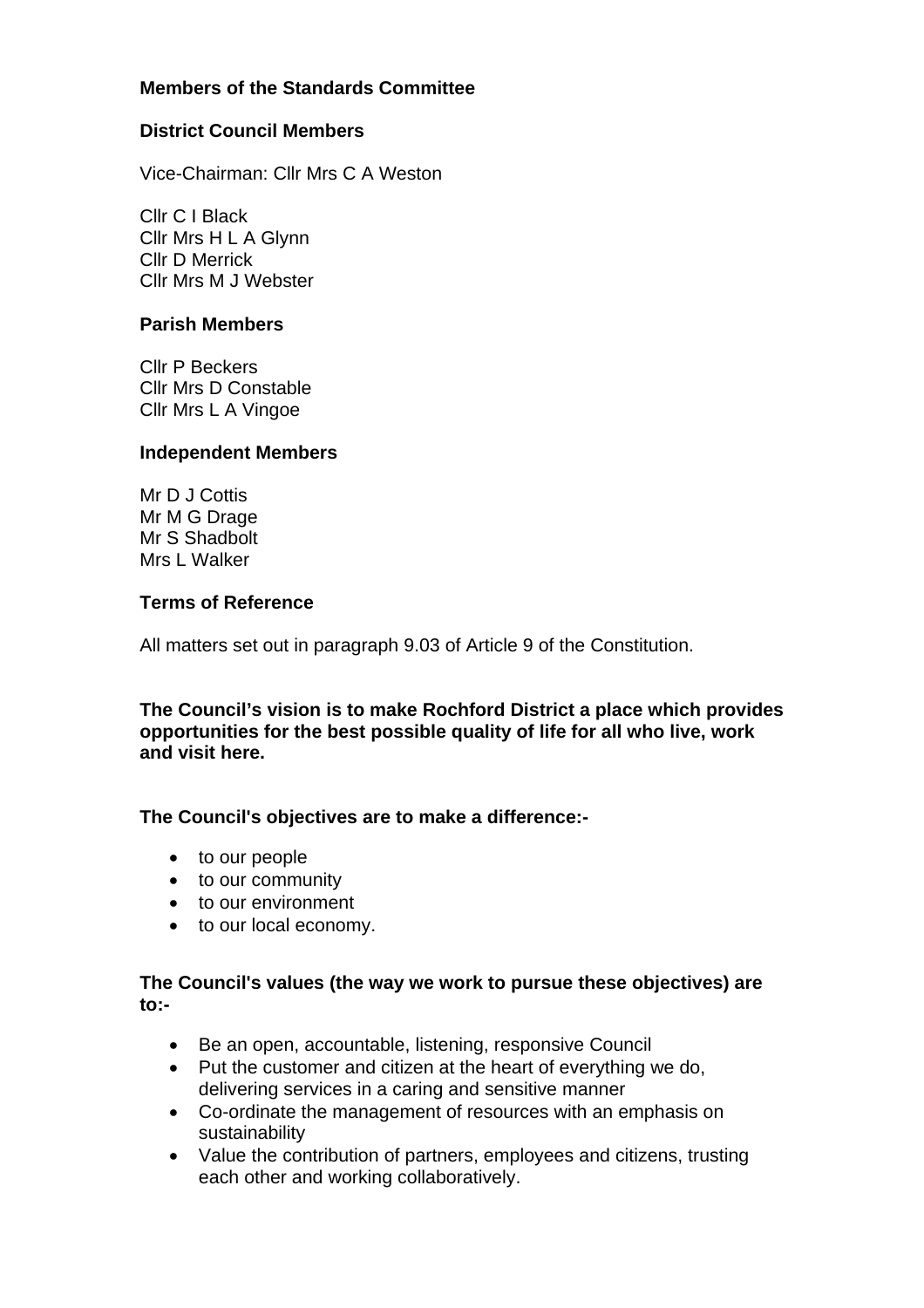Emergency evacuation announcement **Page No** 

- **1 Appointment of Chairman**
- **2 Apologies for Absence**
- **3 Substitutes**
- **4 Non-Members attending**
- **5 Minutes of the Meeting held on 7 April 2011**
- **6 To Receive Declarations of Interest**

#### **7 Composition of Standards Committee Sub-Committees – District Council Membership** 7.1

To agree the Membership of the three Sub-Committees of the Standards Committee formed to assess, review and hear complaints on a rota basis. The Sub-Committees will each be chaired by an Independent Member.

It is suggested that the Assessment Sub-Committee Membership should remain the same as last year, with the exception of the replacement of Cllr P A Capon with Cllr Mrs M J Webster in Group A (see attached).

# **8 The Localism Bill and Development of a Replacement Standards Framework**

 $8.1 - 8.3$ 

To consider the report of the Head of Legal, Estates and Member Services on progress in developing arrangements for a Standards framework following the abolition of the current statutory Standards Regime, as proposed in the Localism Bill.